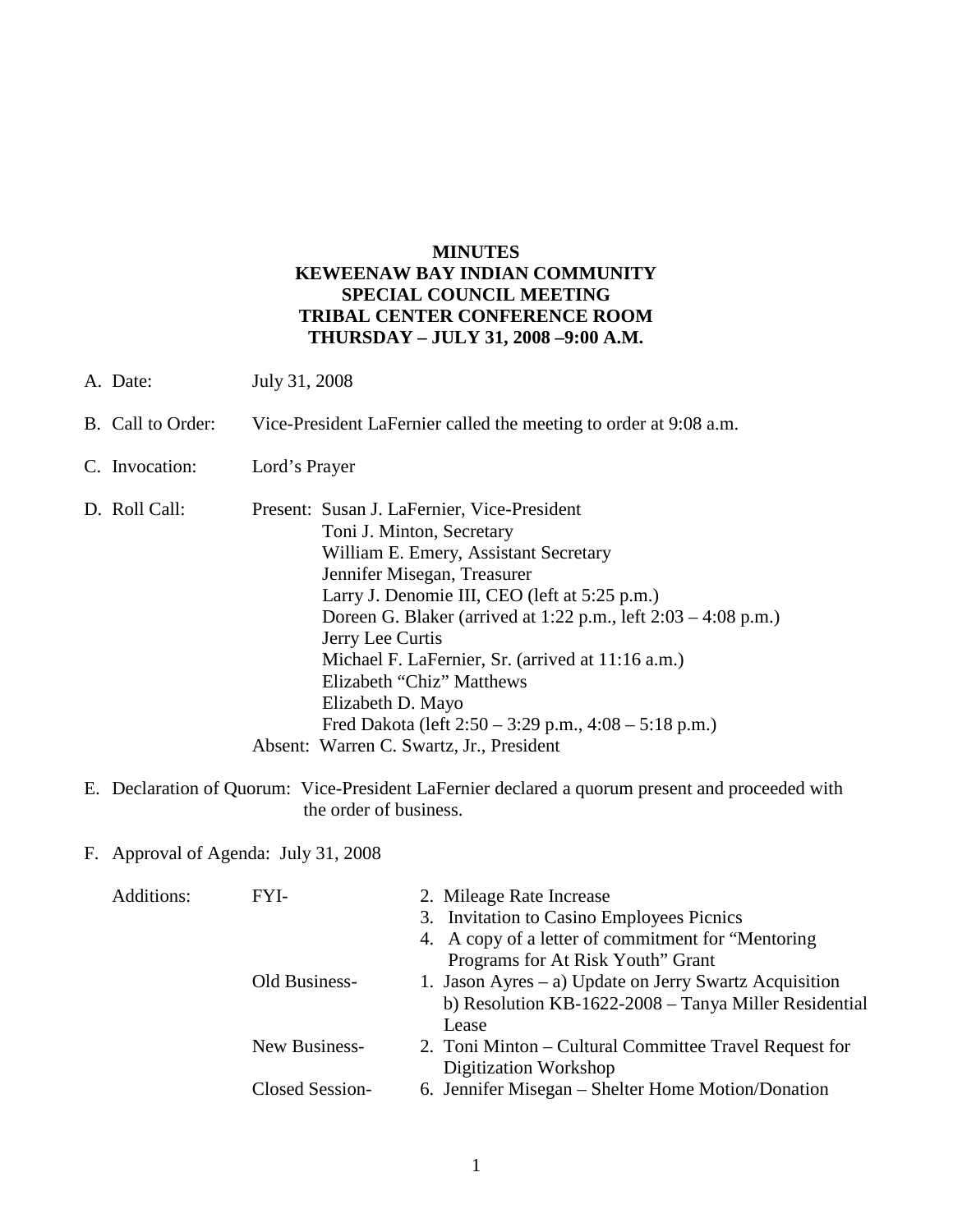**MOTION MADE BY JENNIFER MISEGAN TO APPROVE THE AGENDA WITH THE CHANGES. SUPPORTED BY ELIZABETH "CHIZ" MATTHEWS. EIGHT IN FAVOR (Toni J. Minton, William E. Emery, Jennifer Misegan, Larry J. Denomie III, Jerry Lee Curtis, Elizabeth "Chiz" Matthews, Elizabeth D. Mayo, Fred Dakota), OPPOSED - 0, ABSTAINING - 0, THREE ABSENT (Warren C. Swartz, Jr., Doreen G. Blaker, Michael F. LaFernier, Sr.), MOTION CARRIED.**

- G. For Your Information:
	- 1. Notification of Approved Enrollment Applications
	- 2. Mileage Rate Increase memo from Francis LaPointe, CFO, effective August 1, 2008, to 58.5
	- 3. Invitation to the Baraga/Marquette Casino Employees Picnics
	- 4. A copy of a letter of commitment for the "Mentoring Programs for At Risk Youth" Grant
- H. Approval of Meeting Minutes:
	- 1. November 5, 2005

**MOTION MADE BY ELIZABETH D. MAYO TO APPROVE THE NOVEMBER 5, 2005 MEETING MINUTES. SUPPORTED BY FRED DAKOTA. FIVE IN FAVOR (Toni J. Minton, William E. Emery, Larry J. Denomie III, Elizabeth D. Mayo, Fred Dakota), OPPOSED - 0, THREE ABSTAINING (Jennifer Misegan, Jerry Lee Curtis, Elizabeth "Chiz" Matthews), THREE ABSENT (Warren C. Swartz, Jr., Doreen G. Blaker, Michael F. LaFernier, Sr.), MOTION CARRIED.**

2. June 7, 2008

**MOTION MADE BY ELIZABETH D. MAYO TO APPROVE THE JUNE 7, 2008 MEETING MINUTES WITH THE CHANGE. SUPPORTED BY TONI J. MINTON. EIGHT IN FAVOR (Toni J. Minton, William E. Emery, Jennifer Misegan, Larry J. Denomie III, Jerry Lee Curtis, Elizabeth "Chiz" Matthews, Elizabeth D. Mayo, Fred Dakota), OPPOSED - 0, ABSTAINING - 0, THREE ABSENT (Warren C. Swartz, Jr., Doreen G. Blaker, Michael F. LaFernier, Sr.), MOTION CARRIED.**

3. June 13, 2008

**MOTION MADE BY JENNIFER MISEGAN TO APPROVE THE JUNE 13, 2008 MEETING MINUTES. SUPPORTED BY TONI J. MINTON. EIGHT IN FAVOR (Toni J. Minton, William E. Emery, Jennifer Misegan, Larry J. Denomie III, Jerry Lee Curtis, Elizabeth "Chiz" Matthews, Elizabeth D. Mayo, Fred Dakota), OPPOSED - 0, ABSTAINING - 0, THREE ABSENT (Warren C. Swartz, Jr., Doreen G. Blaker, Michael F. LaFernier, Sr.), MOTION CARRIED.**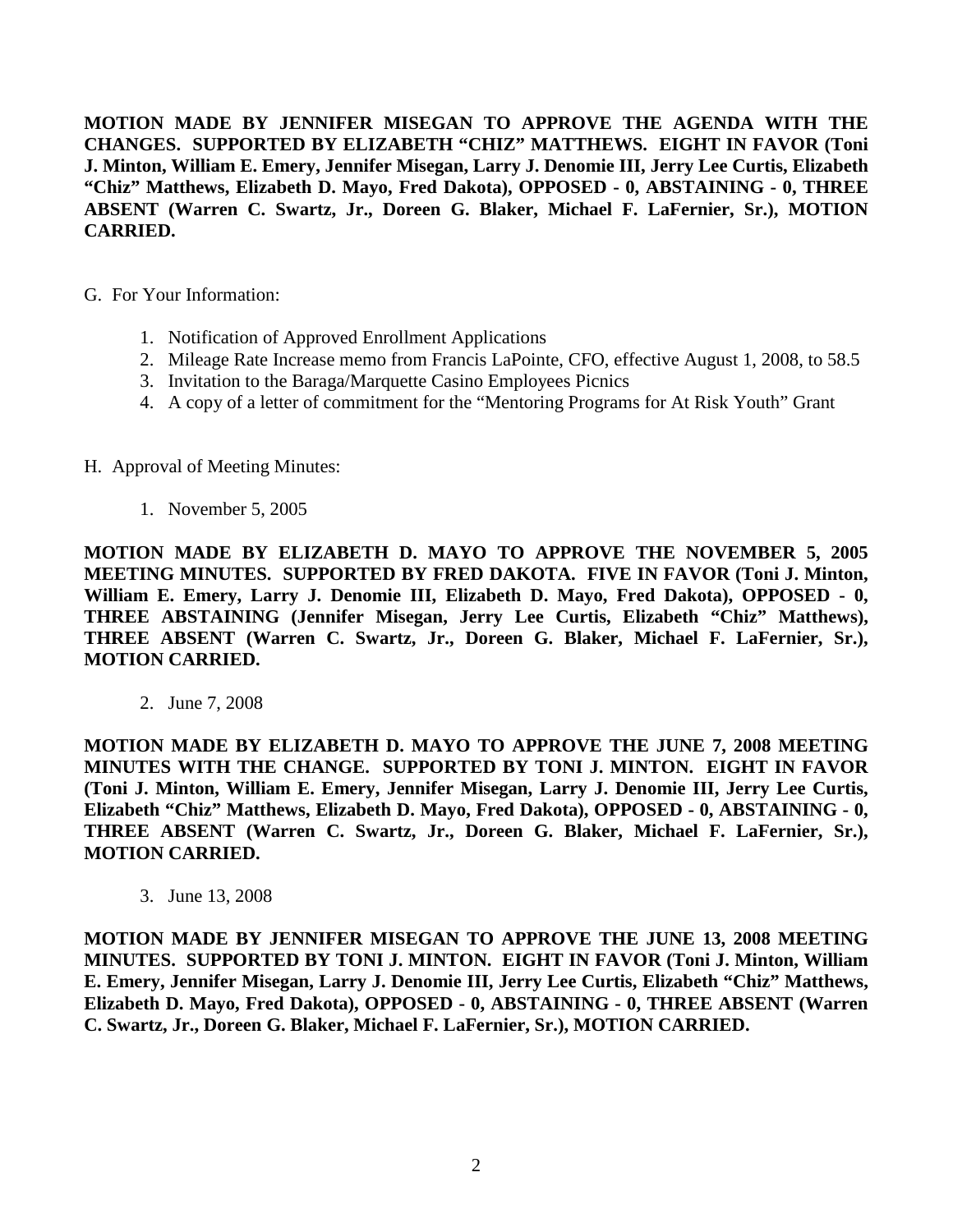- I. Old Business:
	- 1. Jason Ayres, Realty Officer a) Jerry Swartz Land Acquisition Update Jason informed the Council that a "gift" for land could not be done using gaming money. He referenced Gaming Regulatory Ordinance Title 18 Chapter B Section 18B.802. He will continue research regarding the taxes on land purchases.

b) Resolution KB-1622-2008 – Tanya Miller Residential Lease

**MOTION MADE BY ELIZABETH D. MAYO TO APPROVE RESOLUTION KB-1622-2008 TANYA MILLER RESIDENTIAL LEASE. SUPPORTED BY ELIZABETH "CHIZ" MATTHEWS. EIGHT IN FAVOR (Toni J. Minton, William E. Emery, Jennifer Misegan, Larry J. Denomie III, Jerry Lee Curtis, Elizabeth "Chiz" Matthews, Elizabeth D. Mayo, Fred Dakota), OPPOSED - 0, ABSTAINING - 0, THREE ABSENT (Warren C. Swartz, Jr., Doreen G. Blaker, Michael F. LaFernier, Sr.), MOTION CARRIED.**

2. Debbie Parrish, OCC President/Robin Chosa/Donald Funke/Tim Shanahan/Kristen Tepsa – Accreditation Update (See the North Central Association of Colleges and Schools – Higher Learning Commission's Eligibility Reviewers Analysis of the Preliminary Information Form (PIF) that warrants scheduling a team visit). Debbie also presented a Tribal Council update regarding 10 issues. Debbie requested approval of the Board of Regents applicants. She stated that the By-Laws were changed to include employees.

**MOTION MADE BY LARRY J. DENOMIE III TO APPROVE CHRISTOPHER GERARD, WILLIAM JONDREAU, TYLER LARSON AND DEBRA PICCIANO AS CANDIDATES FOR A SEAT ON THE BOARD OF REGENTS. SUPPORTED BY ELIZABETH D. MAYO. SEVEN IN FAVOR (Toni J. Minton, William E. Emery, Larry J. Denomie III, Jerry Lee Curtis, Elizabeth "Chiz" Matthews, Elizabeth D. Mayo, Fred Dakota), ONE OPPOSED (Jennifer Misegan), ABSTAINING - 0, THREE ABSENT (Warren C. Swartz, Jr., Doreen G. Blaker, Michael F. LaFernier, Sr.), MOTION CARRIED.**

Jennifer Misegan stated her opposition: She would like to have waited until she had an updated copy of the By-Laws.

# **Break: 10:13 – 10:27 a.m.**

3. Gary Montana – Ethics Code Review – He stated that Ethics Codes are good for the Tribe to have because they instill trust with the membership regarding their Council. Once they are instituted, they have to be enforced. He suggested the Council take out the approval provisions by the Secretary of the Interior in our Constitution. Council and Mr. Montana reviewed up to page 12 of Title 1 Ethics in Government Code and will continue after New Business.

# **Mike LaFernier arrived at 11:16 a.m.**

**Lunch: 12:10 – 1:22 p.m.**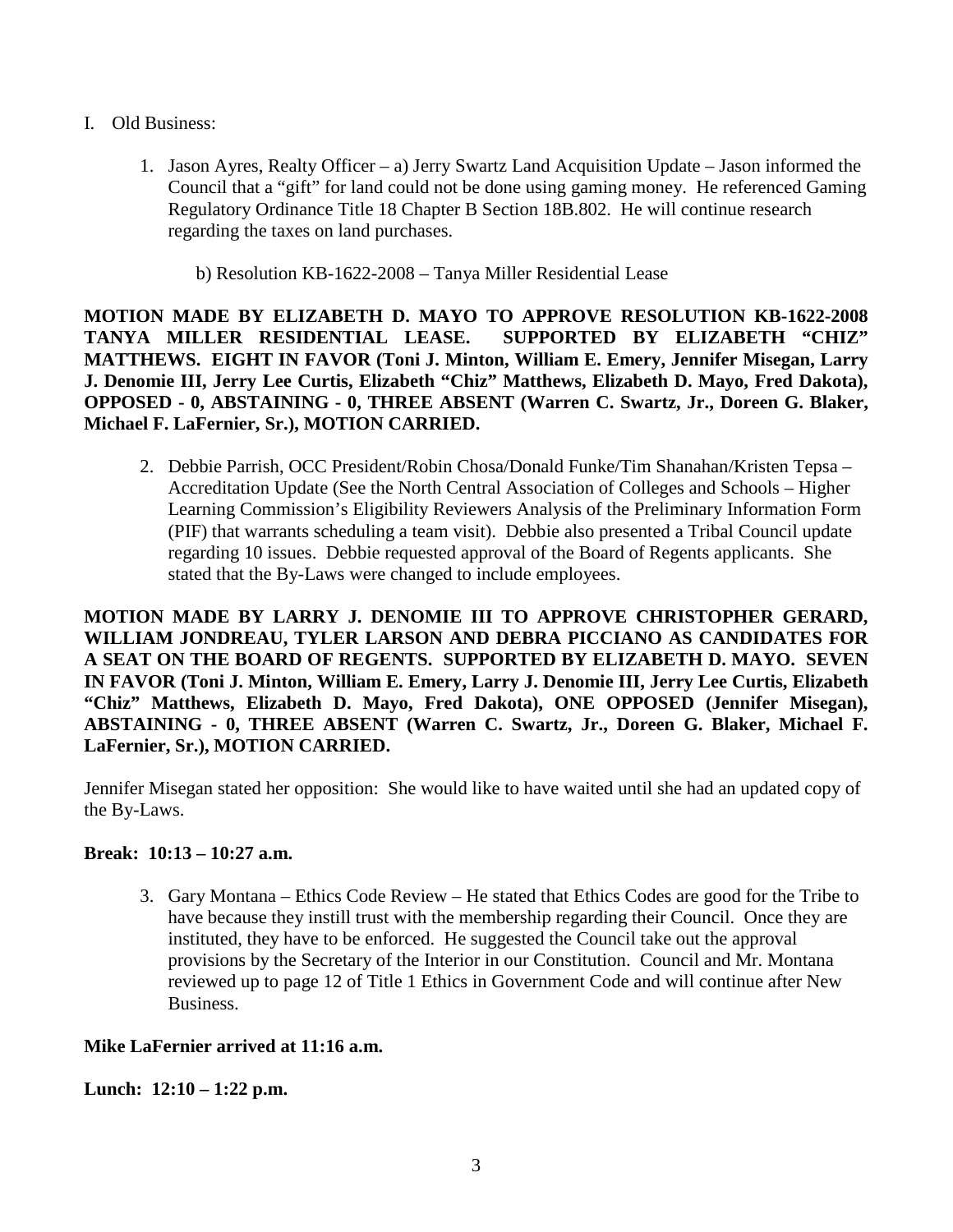# **Doreen Blaker arrived at 1:22 p.m.**

- J. New Business:
	- 1. Toni Minton/Gerry Mantila Cultural Committee Travel Request for 2 persons to attend the Digitization Projects Workshop and "Care and Handling of Photographs Institute" on August 11-14, 2008 in Tulsa, OK.

**MOTION MADE BY LARRY J. DENOMIE III TO TABLE THE REQUEST FOR THE DIGITIZATION PROJECTS WORKSHOP AND DO MORE RESEARCH FOR ANOTHER PROPOSAL. SUPPORTED BY MICHAEL F. LAFERNIER, SR. EIGHT IN FAVOR (William E. Emery, Jennifer Misegan, Larry J. Denomie III, Doreen G. Blaker, Jerry Lee Curtis, Michael F. LaFernier, Sr., Elizabeth D. Mayo, Fred Dakota), OPPOSED - 0, TWO ABSTAINING (Toni J. Minton, Elizabeth "Chiz" Matthews), ONE ABSENT (Warren C. Swartz, Jr.), MOTION CARRIED.**

#### **Doreen Blaker left at 2:03 p.m.**

2. Todd Warner, NRD – 2008 Clean Sweep Request to hire Superior Watershed Partnership to coordinate and conduct the used pharmaceuticals and household hazardous waste event on August 16 in Baraga and Marquette.

**MOTION MADE BY WILLIAM E. EMERY TO APPROVE THE SERVICES AGREEMENT WITH THE SUPERIOR WATERSHED PARTNERSHIP FOR \$7,500.00 PENDING THEIR SIGNATURE FOR BARAGA AND MARQUETTE. SUPPORTED BY FRED DAKOTA. SEVEN IN FAVOR (Toni J. Minton, William E. Emery, Jerry Lee Curtis, Michael F. LaFernier, Sr., Elizabeth "Chiz" Matthews, Elizabeth D. Mayo, Fred Dakota), OPPOSED - 0, ABSTAINING - 0, FOUR ABSENT (Warren C. Swartz, Jr., Doreen G. Blaker, Jennifer Misegan, Larry J. Denomie III), MOTION CARRIED.**

(Jennifer Misegan and Larry Denomie out of room)

Resumed review of Ethics Code with Gary Montana – Gary stated any laws passed today apply only from this date forward and cannot be applied retroactively. It is against the Indian Civil Rights Act.

# **Fred Dakota left 2:50 – 3:29 p.m.**

Gary Montana –Ethics Code Review – He also stated that he is working on the criminal code and he hopes to have it to the Council by the end of August. Council reviewed pages 13-22 of Title 1 Ethics in Government Code and a final draft will be ready on August  $20<sup>th</sup>$ .

#### **Fred Dakota left at 4:08 p.m.**

# **Doreen Blaker returned at 4:08 p.m.**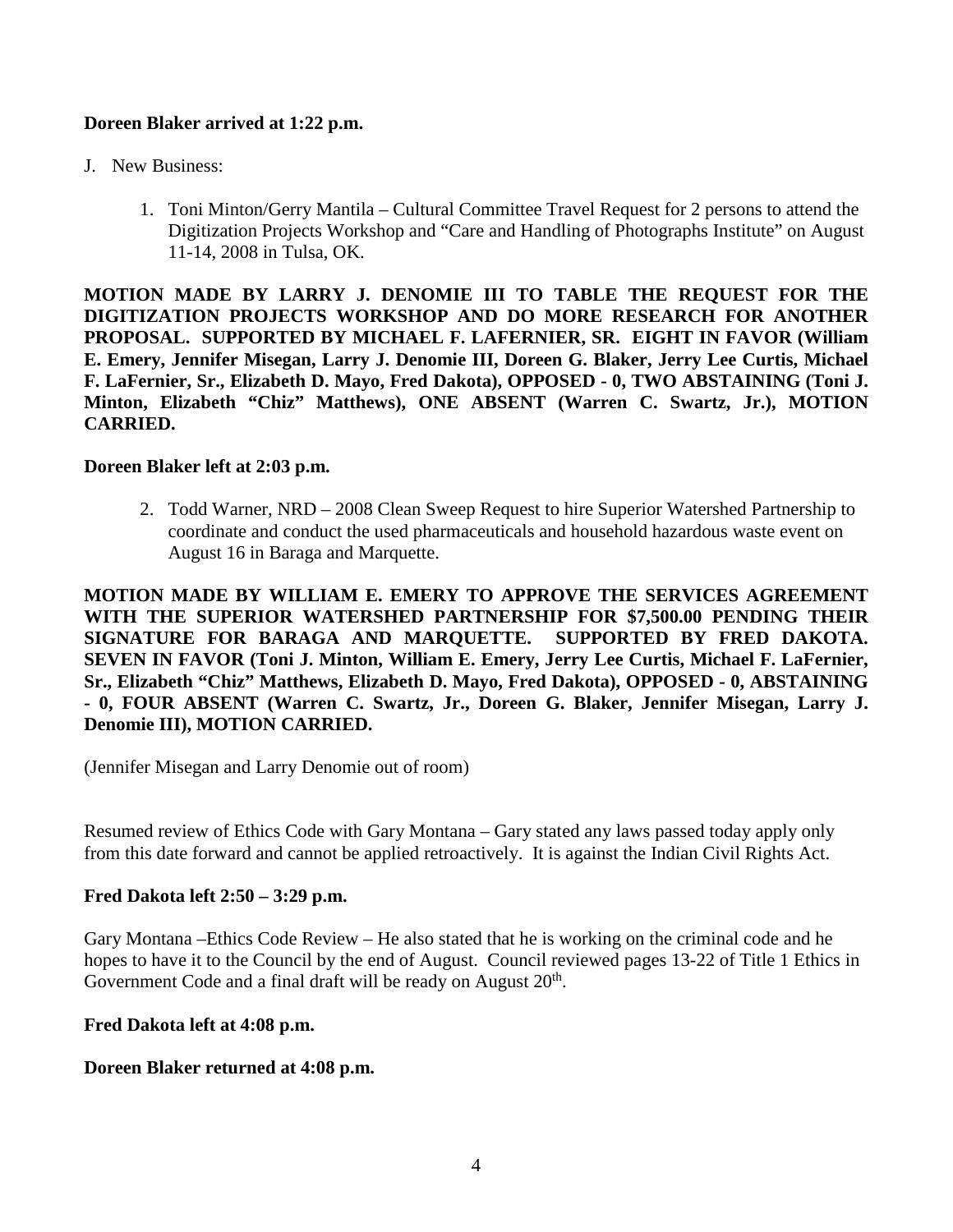Larry Denomie III, CEO - Suzanne Jondreau Emergency Request-

**MOTION MADE BY DOREEN G. BLAKER TO APPROVE \$300.00 FOR SUZANNE JONDREAU FOR HER EMERGENCY MEDICAL REQUEST. SUPPORTED BY JERRY LEE CURTIS. EIGHT IN FAVOR (Toni J. Minton, Larry J. Denomie III, Doreen G. Blaker, Jerry Lee Curtis, Michael F. LaFernier, Sr., Elizabeth "Chiz" Matthews, Elizabeth D. Mayo, Fred Dakota), ONE OPPOSED (William E. Emery), ONE ABSTAINING (Jennifer Misegan), ONE ABSENT (Warren C. Swartz, Jr.), MOTION CARRIED.**

# **Break: 4:40 – 5:01 p.m.**

K. Closed Session: [Council will return to the Closed Session Items on August 4, 2008 at 1:00 p.m.]

- 1. Toni Minton, Secretary BMCC MOU and Contracts
- 2. David Osmak, BIA Forester Resolution KB-1624-2008 Helene Welsh Timber Sale Timber Contract with Louisiana Pacific
- 3. Gregg Nominelli, Economic Developer First Step Renewal Contract Business Counseling
- 4. John Baker, Attorney
- 5. Larry Denomie III, CEO
- 6. Jennifer Misegan, Treasurer Shelter Home Motion/Donation

#### **5:00 p.m. - 2nd Reading Public Hearing of the Proposed Ordinance 2008-03 Title 1 regarding the Appellate Division of Tribal Court Amendments to the Tribal Code**

Vice-President LaFernier read the Legislative Process Second Reading:

The Council will receive verbal and signed written comments from Tribal members in accordance with the legislative process public hearing procedure adopted by the Tribal Council.

Present at Hearing:

| Susan LaFernier                   | Mike LaFernier                     |
|-----------------------------------|------------------------------------|
| Toni Minton                       | <b>Chiz Matthews</b>               |
| William Emery                     | Elizabeth Mayo                     |
| Jennifer Misegan                  | Fred Dakota (arrived at 5:18 p.m.) |
| Larry Denomie (left at 5:25 p.m.) | John Baker                         |
| Doreen Blaker                     | Heather Chapman                    |
| Jerry Lee Curtis                  | Debbie Parrish                     |
|                                   |                                    |

Verbal Comments were received. (See Legislative File 2008-03)

Written Comments were submitted from Mike Cardinal, Lauri Denomie and Tom Smithson (Appellate Judge). (See Legislative File 2008-03)

After no further comments, Vice-President LaFernier officially closed the 2<sup>nd</sup> Reading of Proposed Ordinance 2008-03. The 3<sup>rd</sup> Reading date will be scheduled.